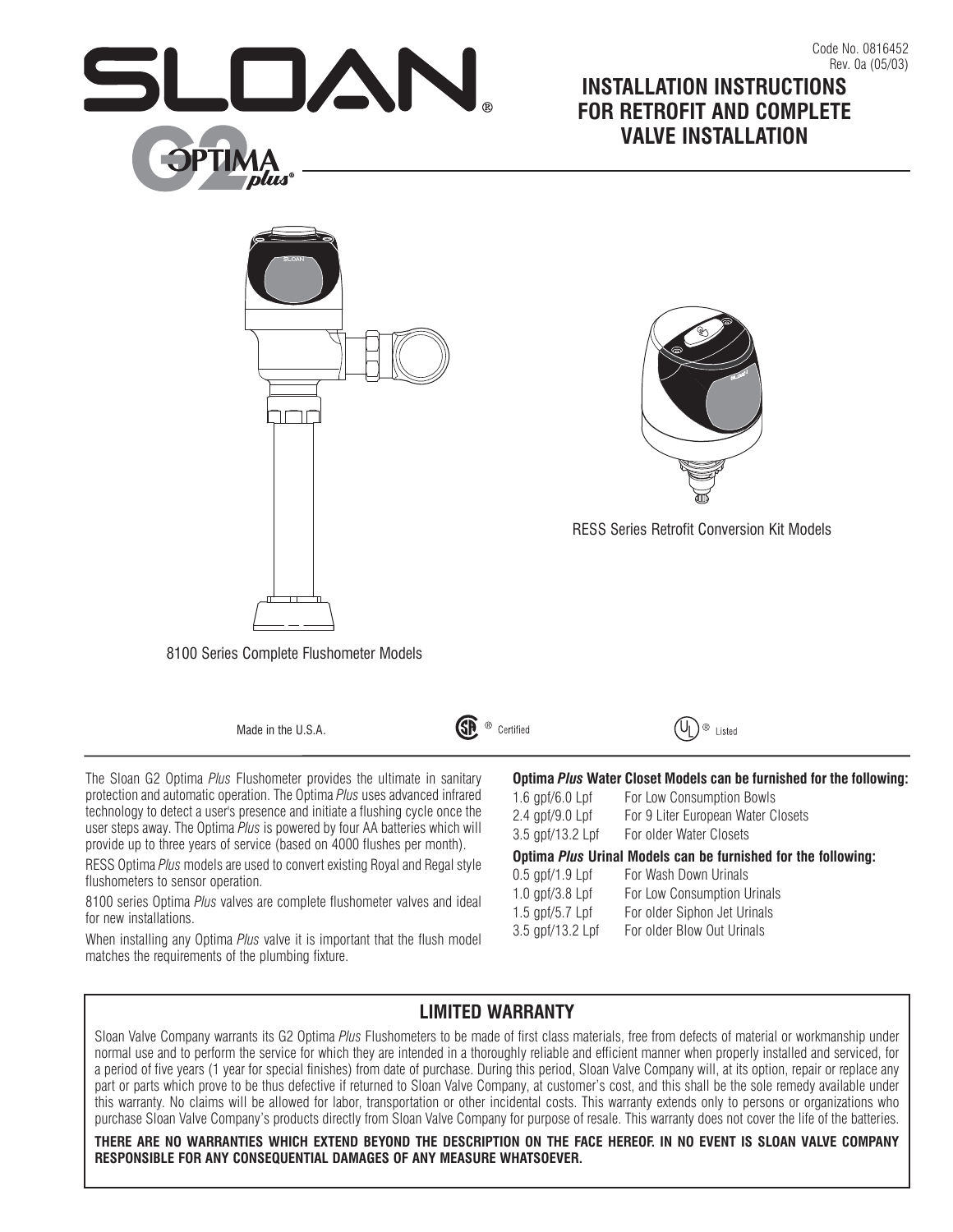### VALVE ROUGH-IN — *Figure 1*

### Typical Water Closet Installation

#### Model 8110/8111

Reference for RESS-C Retrofit



#### **When installing the G2 Optima Plus in a handicap stall:**

Per the ADA Guidelines (section 604.9.4) it is recommended that the grab bars be split or shifted to the wide side of the stall. If grab bars must be present over the valve, use the Alternate ADA Installation as shown below.

### Alternate ADA Installation

Lower water supply rough-in to 10" (254 mm) and mount grab bar at the 36" (914 mm) maximum allowed height.



### High Rough-in Water Closet Installation Models 8113, 8115 & 8116



| Model | "х"                   | "Y"          |
|-------|-----------------------|--------------|
| 8113  | 16" (406 mm)          | 21" (533 mm) |
|       | $8115$   24" (610 mm) | 29" (737 mm) |
|       | 8116 27" (686 mm)     | 32" (813 mm) |

are designed for installations where the water supply is roughed-in 24" - 27" (610 mm - 686 mm) above the top of the water closet.

For new installations, Sloan strongly recommends the use of our Model 8111 which has a shorter installation height.

Use the Model 8113 when toilet seat with covers are being used.

### Typical Urinal Installation

# Models 8180 & 8186

Reference for RESS-U Retrofit



# PRIOR TO INSTALLING THE SLOAN G2 OPTIMA *PLUS* FLUSHOMETER

Prior to installing the Sloan G2 Optima *Plus* Flushometer, install the items listed below as illustrated in Figure 1. (New installations only.)

- Closet or urinal fixture
- Drain line
- Water supply line

#### *Important:*

- *ALL PLUMBING IS TO BE INSTALLED IN ACCORDANCE WITH APPLICABLE CODES AND REGULATIONS.*
- *WATER SUPPLY LINES MUST BE SIZED TO PROVIDE AN ADEQUATE VOLUME OF WATER FOR EACH FIXTURE.*
- *FLUSH ALL WATER LINES PRIOR TO MAKING CONNECTIONS.*

The Sloan G2 Optima *Plus* is designed to operate with 15 to 100 PSI (104 to 689 kPa) of water pressure. THE MINIMUM PRESSURE REQUIRED TO THE VALVE IS DETERMINED BY THE TYPE OF FIXTURE SELECTED. Consult fixture manufacturer for pressure requirements.

Most Low Consumption water closets (1.6 gallon/6 liter) require a minimum flowing pressure of 25 psi (172 kPa).

# TOOLS REQUIRED FOR INSTALLATION

- Slotted screwdriver to adjust control stop.
- Sloan A-50 "Super-Wrench™" or smooth jawed spud wrench for couplings.
- Trimpot adjustment screwdriver (supplied) to adjust range, if necessary.
- Strap wrench (supplied) to install Optima *Plus* to valve body.
- 7/64" hex wrench (supplied) to secure Optima *Plus* cover to base plate.

*IMPORTANT: The Strap Wrench provided with Optima Plus is a convenience tool and is not to be used to remove or install the Flushometer Couplings. Use Strap Wrench ONLY to install Optima Plus Locking Ring.*

**Protect the chrome or special finish of this Flushometer. DO NOT USE TOOTHED TOOLS TO INSTALL OR SERVICE THE VALVE. Also, see "Care and Cleaning" section of this manual.**

*IMPORTANT: WITH THE EXCEPTION OF CONTROL STOP INLET, DO NOT USE PIPE SEALANT OR PLUMBING GREASE ON ANY VALVE OR OPTIMA PLUS COMPONENT!*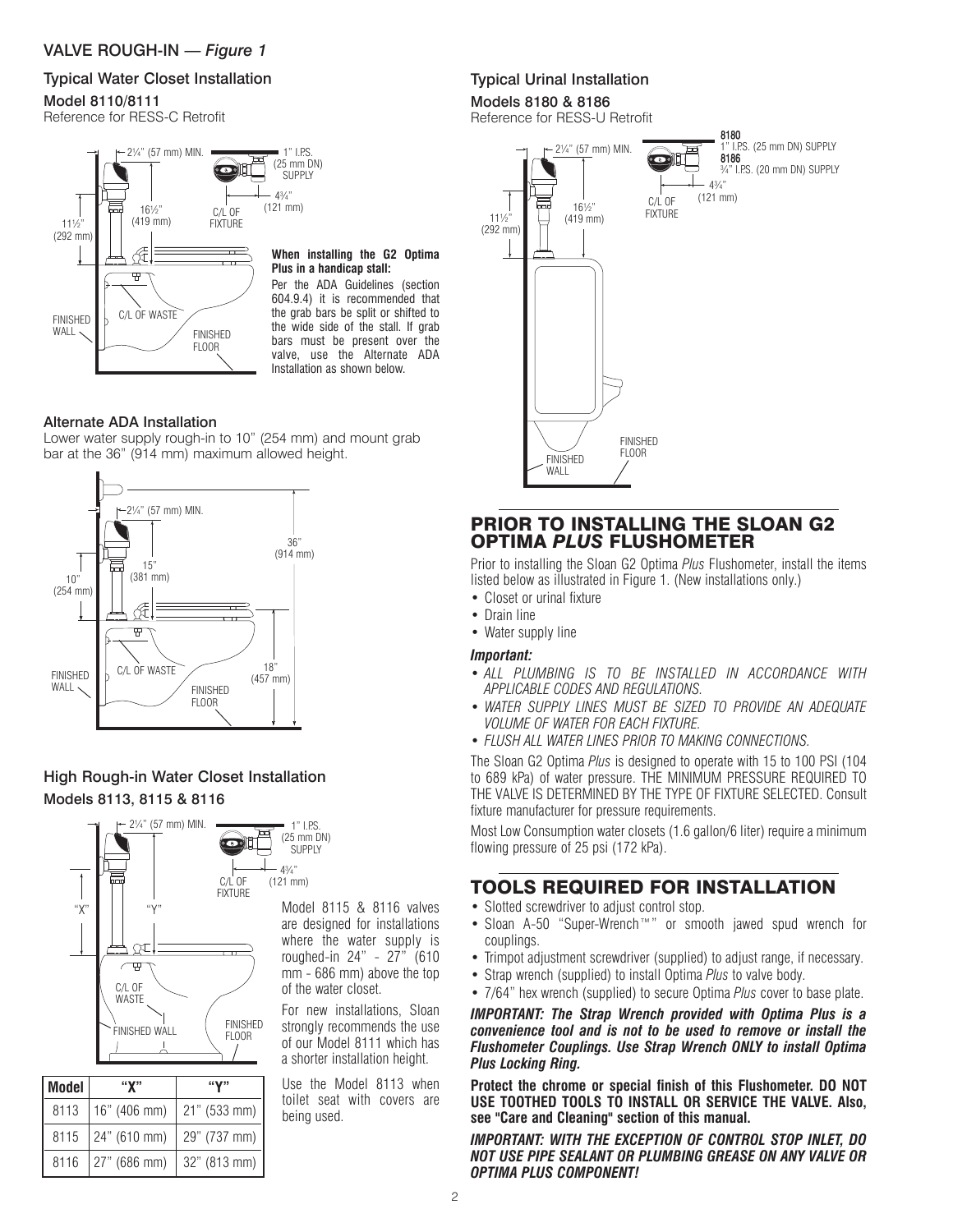# INSTALLATION

### For Complete Valve Installation, Start Here. For RESS Retrofit Installations, Start at Step 5.

#### Step 1 — Install Control Stop (Figures 2 & 3)

Install the Sloan Bak-Chek Control Stop to the water supply line with the outlet positioned as required.



#### **For Sweat Solder applications, refer to the following instructions and Figure 3:**

- 1A. Measure distance from finished wall to centerline of fixture spud. Cut water supply pipe  $1\frac{1}{4}$ " (32 mm) shorter than this measurement. Chamfer O.D. and I.D. of water supply pipe.
- 1B. Slide Threaded Adapter onto water supply pipe until end of pipe rests against shoulder of Adapter. Sweat Solder Adapter to water supply pipe.
- 1C. Determine length of Covering Tube by measuring distance from finished wall to the first thread of Adapter (Dimension "X" in Illustration 1C below). Cut Covering Tube to this length.
- 1D. Slide Covering Tube onto water supply pipe. Slide Wall Flange over Covering Tube until it rests against the finished wall.



Install the Sloan Bak-Chek Control Stop to the water supply line with the outlet positioned as required. Refer to Figure 2.

#### Step 2 — Flush Out Supply Line (Figure 4)

Open Control Stop. Turn on water supply to flush line of any debris or sediment. Close Control Stop.





#### Step 3 — Install Vacuum Breaker Flush Connection (Figure 5)

Slide the Spud Coupling, Nylon Slip Gasket, Rubber Gasket and Spud Flange over the Vacuum Breaker Tube. Insert Vacuum Breaker Tube into fixture spud. Hand tighten Spud Coupling onto fixture spud.

If cutting Vacuum Breaker Tube to size, note that Critical Line (C/L) on Vacuum Breaker must typically be 6" (152 mm) above fixture. Consult Code for details.



### Step 4 — Install Flushometer (Figures 6 and 7)

# SLOAN ADJUSTABLE TAILPIECE (Figure 6)

The Sloan Adjustable Tailpiece compensates for "off-center" roughing-in on the job. Maximum adjustment is  $\frac{1}{2}$ " (13 mm) IN or  $\frac{1}{2}$ " (13 mm) OUT from the standard 4¾" (121 mm) (centerline of Flushometer to centerline of Control Stop).

*IMPORTANT: WITH THE EXCEPTION OF CONTROL STOP INLET, DO NOT USE PIPE SEALANT OR PLUMBING GREASE ON ANY VALVE OR OPTIMA PLUS COMPONENT!*



#### **Refer to Figure 7**

Insert Adjustable Tailpiece into Control Stop. Wet O-ring Seal with water to lubricate. Secure by hand tightening Tailpiece Coupling.

Align Flushometer body on top of Vacuum Breaker Flush Connection and secure by hand tightening Vacuum Breaker Coupling.

Align Flushometer body and securely tighten Tailpiece Coupling, Vacuum Breaker Coupling and Spud Coupling, respectively.

*Important Note: Use a smooth jawed wrench to secure all couplings. This will eliminate damage to chrome or special finish that normally occurs when slipjoint pliers, pipe wrenches or other "toothed" tools are used.*

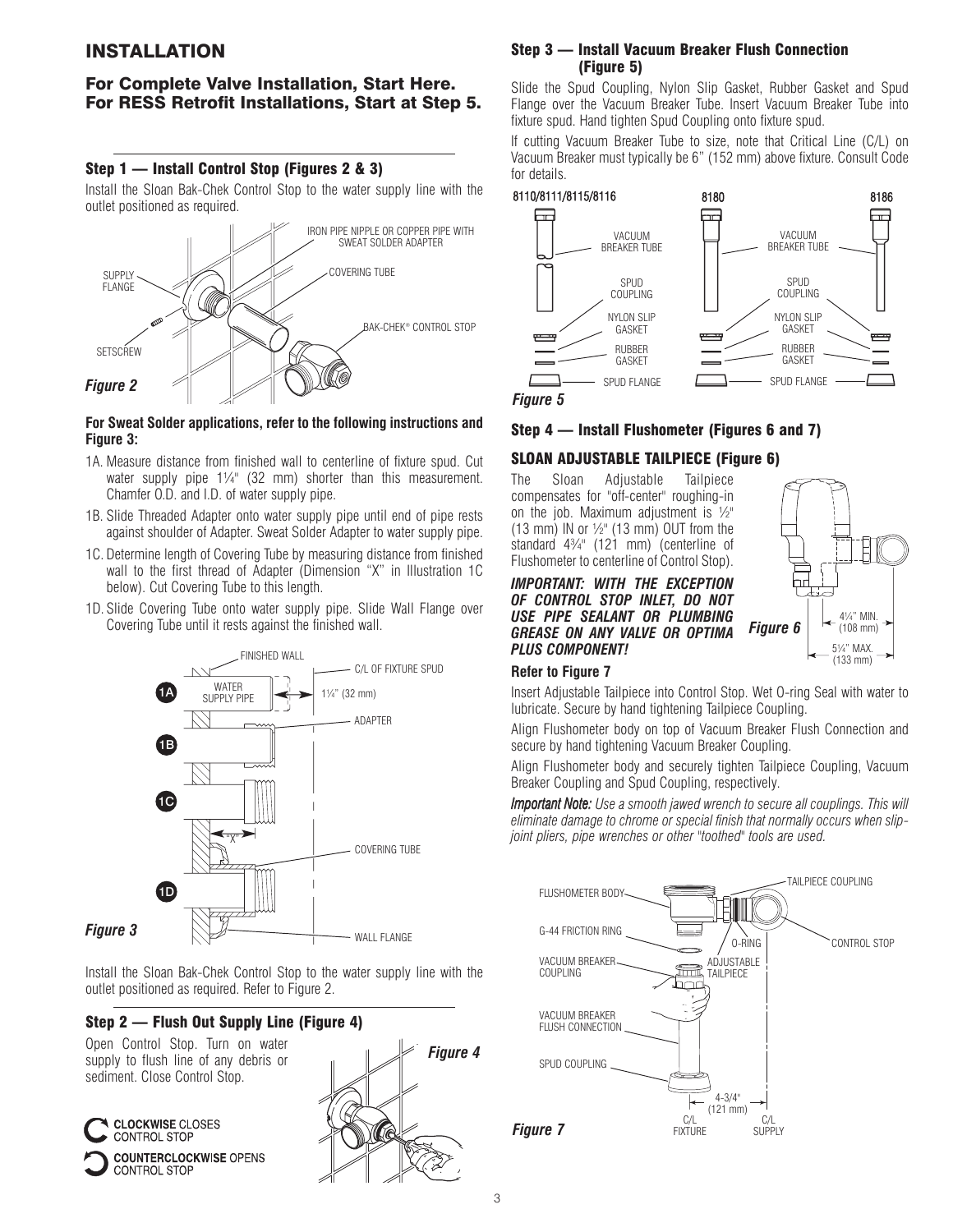

### NOTE: Tail O-ring

An extra H-533 Tail O-ring is included in the event leakage occurs if the valve is repositioned during the installation of the new Optima *Plus*. Use only as needed.

#### Install Handle Cap (Figure 8, Item 5E)

Install Chrome Handle Cap with Gasket to handle opening on Flushometer body. Tighten Chrome Handle Cap securely.

*Note: This step is required for Retrofit Installations ONLY.*

#### Step 6 — Optima Plus G2 Flush Volume For RESS-C and RESS-U Retrofit Models

The Flush Volume of the Optima Plus is controlled by the Regulator in the Flex Tube Diaphragm Kit. Regulators are identified by color.

#### **Reference Chart**



**Note:** For a 4.5 gpf (17.0 Lpf) Water Closet flush use the EBV-1020-A kit with the White Regulator. Cut and remove the A-164 Flow Ring from the Guide.

**Note:** A 0.5 gpf (1.9 Lpf) Urinal kit can be converted to a 1.0 gpf (3.8 Lpf) by cutting and removing the smooth A-164 Flow Ring from the Guide.

RESS-C and RESS-U G2 Optima *Plus* valves are supplied with multiple Regulators to address multiple flushing applications. The product is shipped with it's lowest flush volume configuration. To convert the flush to a higher flushing volume, simply change the Regulator.

When installing a new Regulator on a Flex Tube Diaphragm Kit, be sure to push the Regulator past the O-ring when installing.

**Note:** Never use more water than needed. Low Consumption water closets and urinals will not function properly on excess water.

#### Step 7 — Assemble Flex Tube Diaphragm to Optima *Plus* Assembly (Figure 9)

Remove Tab at underside of Optima *Plus* Assembly. Insert metal end of Flex Tube into the hole at underside of Optima *Plus* Assembly. The O-ring must be fully inserted into the hole. Push the Diaphragm securely against underside of Optima *Plus* Assembly. Place entire Assembly onto the Valve Body.

*Note: Sensor Lens must face directly forward. Rotating the Sensor to either side will decrease the Sensor's ability to detect a target.*



*Figure 9*

#### **TIGHTEN LOCKING RING (Figure 10)**

Thread Locking Ring onto Valve Body. Use Strap Wrench provided to tightly secure Locking Ring.

*Important: The Locking Ring must be installed down past the valve body threads by at least one thread. If difficulty is experienced installing the Locking Ring, turn the Locking Ring back and forth, each time working it further down the threads. The Locking Ring will act as a thread chaser in the event there has been a build-up of matter on the threads of the old valve body.*



**If retrofitting the G2 Optima Plus onto a Zurn valve body, a special Locking Ring must be used (identified by a machined groove around the ring).**

**Order the G2 Optima Plus with the "Z" variation to receive the unit supplied with this Ring.**

#### Step 8 — Remove Tab to Activate Sensor Module (Figure 11)

Remove the Tab located over the Override Button to activate the Sensor Module. For the first ten (10) minutes of operation, a Visible Red Light flashes in the Sensing Window of the Optima *Plus* Flushometer when a user is detected.



*Figure 11*

MODULE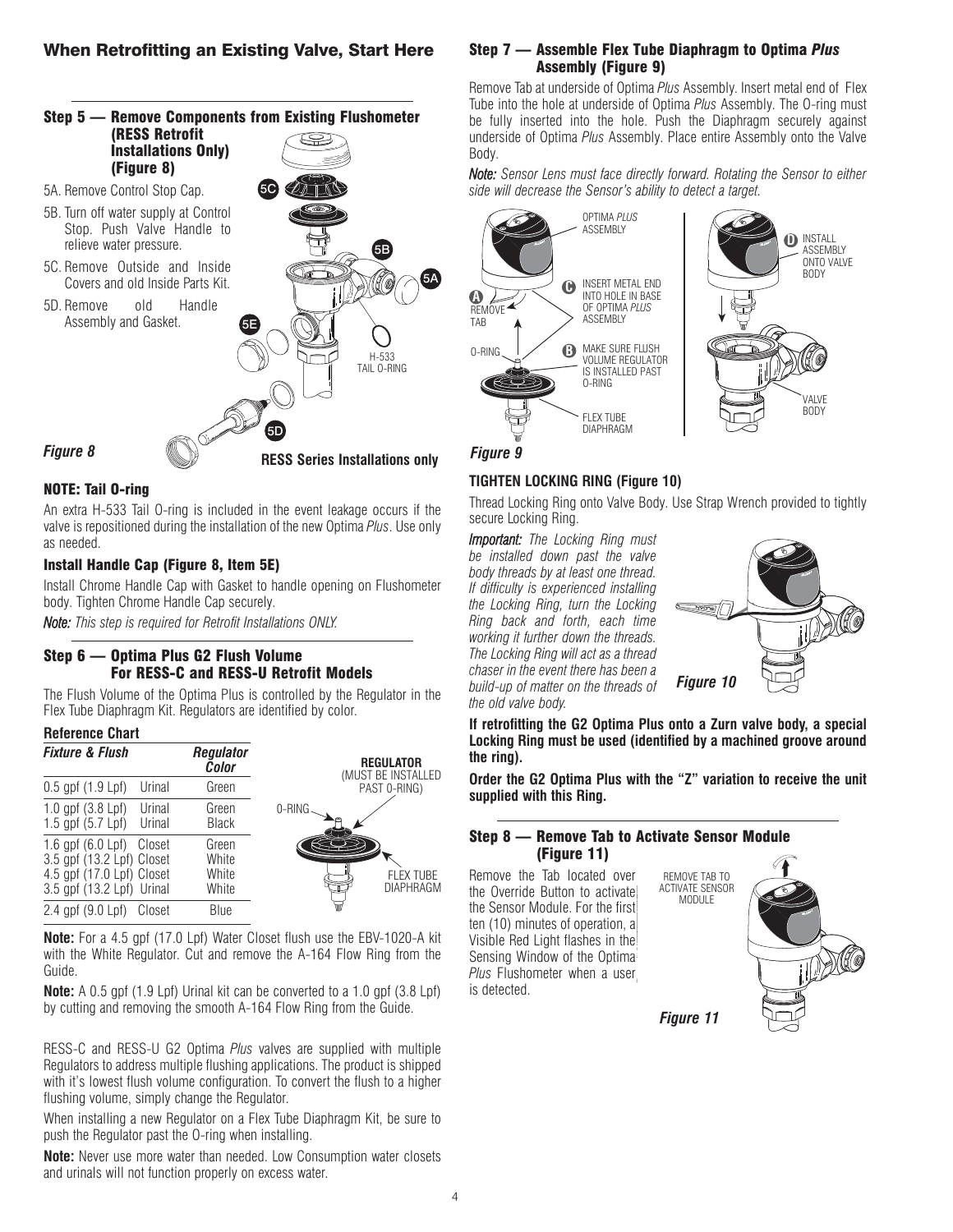#### Step 9 — Test Sensor Operation (Figure 12)

Stand in front of the Optima *Plus* sensor, wait ten (10) seconds, then step away. Solenoid will "click," indicating that the Optima *Plus* is operating.



#### **RANGE ADJUSTMENT**

The Optima *Plus* has a factory set sensing range:

Water Closet Models — 22" to 42" (559 mm to 1067 mm)

Urinal Models — 15" to 30" (381 mm to 762 mm)

**The Factory setting should be satisfactory for most installations. If a range adjustment is required, refer to the Range Adjustment instructions on this page.**

### Step 10 — Adjust Control Stop to Suit Fixture (Figure 13)

Adjust Control Stop to meet the flow rate required for proper cleansing of the fixture. If installed, remove Vandal Resistant Control Stop Cap. Open Control Stop COUNTERCLOCKWISE ½ turn from the closed position. Activate Flushometer by placing hand in front of Optima *Plus* Sensor Lens for ten (10) seconds (or press override button) and then moving it away. Adjust Control Stop after each flush until the rate of flow delivered properly cleanses the fixture.



*Important: A Sloan Flushometer is engineered for quiet operation. Excessive water flow creates noise, while too little water flow may not satisfy the needs of the fixture. Proper adjustment is made when:*

- 1. The plumbing fixture is cleansed after each flush without splashing water out from the lip.
- 2. A quiet flushing cycle is achieved.

**The Control Stop should never be opened to the point where the flow from the valve exceeds the flow capability of the fixture. In the event of a valve failure, the fixture must be able to accommodate a continuous flow from the valve.**

### Step 11 — Install Stop Cap

For RESS retrofit applications, reuse Stop Cap from existing valve. In complete valve installations, a new Stop Cap is provided.

For G2 models, follow the instructions packaged with the Free Spinning Vandal Resistant Stop Cap.

# **OPERATION**

- 1. A continuous, INVISIBLE light beam is emitted from the Optima *Plus* Sensor.
- 2. As the user enters the beam's effective range, 22 to 42 inches (559 mm to 1067 mm) for closet installations and 15 to 30 inches (381 mm to 762 mm) for urinal installations, the beam is reflected into the Scanner Window to activate the Output Circuit. Once activated, the Output Circuit continues in a "hold" mode for as long as the user remains within the effective range of the sensor.
- 3. When the user steps away, the loss of reflected light initiates an electrical "one-time" signal that activates the flushing cycle to flush the fixture. The Circuit automatically resets and is ready for the next user.









**CLOCKWISE** 

Increases Range

### RANGE ADJUSTMENT (Adjust only If Necessary)

The G2 Optima *Plus* has a factory set sensing range: Water Closet Models — 22" to 42" (559 mm to 1067 mm) Urinal Models — 15" to 30" (381 mm to 762 mm)

#### **The Factory setting should be satisfactory for most installations.**

If the range is too short (i.e., not picking up users) or too long (i.e., picking up opposite wall or stall door) the range can be adjusted.

*Note: Water does not have to be turned off to adjust range.*

Loosen the two Screws on top of the unit. Remove the Override Button. Remove the Rubber Plug from top of Electronic Sensor Module to uncover the Potentiometer.

### **RANGE ADJUSTMENT PROCEDURE**

For the first ten (10) minutes of operation, a Visible Red Light flashes in the Sensing Window of the G2 Optima *Plus* Flushometer when a user is detected. This Visible Red Light feature can be reactivated after ten (10) minutes by opening and closing the Battery Compartment Door.

COUNTER-<br>CLOCKWISE

Decreases Range

◢

*Figure 14*

Check the range by stepping toward the unit until the Red Light flashes, indicating the Sensor's maximum detection limit. Adjust the Range Potentiometer Screw located on top of the Sensor Module a few degrees CLOCKWISE to increase the range or a few degrees COUNTERCLOCKWISE to decrease the range. Repeat this adjustment until the desired range is achieved.

#### **Always Determine the Sensing Range with Metal Cover and Lens Window On Top of the Unit.**

*Important: Adjust in small increments only! Range Potentiometer Adjustment Screw rotates only ¾ of a turn; DO NOT over-rotate.*

When range adjustment is satisfactory, replace the Rubber Plug. Reinstall Override Button and tighten the two Screws on top of the unit.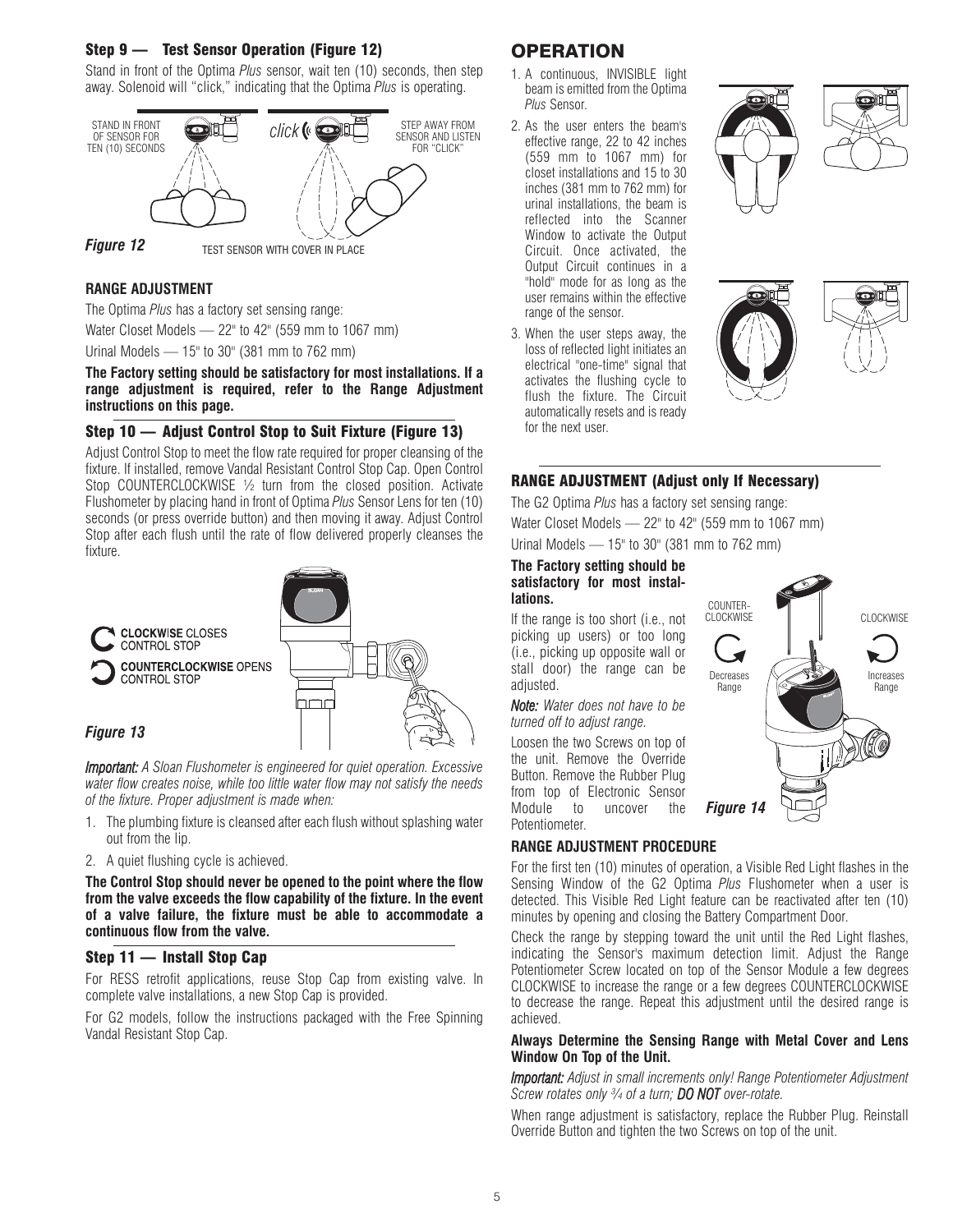# TROUBLESHOOTING GUIDE

#### I. Sensor Flashes Continuously Only When User Steps Within Range.

A. Unit in Start-Up mode; no problem. This feature is active for the first ten (10) minutes of operation.

#### II. Valve Does Not Flush; Sensor Not Picking Up User.

A. Range too short; increase the range.

III. Valve Does Not Flush; Sensor Picking Up Opposite Wall or Surface, or Only Flushes When Someone Walks By. Red Light Flashes Continuously for First 10 Minutes Even with No One in Front of the Sensor.

A. Range too long; shorten range.

- IV. Valve Does Not Flush Even After Adjustment.
	- A. Range Adjustment Potentiometer set at full "max" or full "min" setting. Readjust Potentiometer away from full "max" or "min" setting.
	- B. Batteries completely used up; replace batteries.
	- C. Problem with Electronic Sensor Module; replace Electronic Sensor Module.

#### V. Unit Flashes 4 Quick Times When User Steps Within Range.

A. Batteries low; replace batteries.

#### VI. Valve Does Not Shut Off.

A. Bypass Orifice in Diaphragm is clogged with dirt or debris, or Bypass is clogged by an invisible gelatinous film due to "over-treated" water. Remove Flex Tube Diaphragm and wash under running water.

Note: Size of Orifice in the Bypass is of utmost importance for the proper metering of water by the valve. DO NOT ENLARGE OR DAMAGE THIS **ORIFICE.** Replace Flex Tube Diaphragm if cleaning does not correct the problem.

- B. Dirt or debris fouling Stem or Flex Tube Diaphragm. Remove Flex Tube Diaphragm and wash under running water.
- C. O-ring on Stem of Flex Tube Diaphragm is damaged or worn. Replace Oring if necessary.
- D. Problem with Electronic Sensor Module; replace Sensor Module.

#### VII. Not Enough Water to Fixture.

- A. Wrong Flush Volume Regulator installed in Flex Tube Diaphragm Kit. Install the correct Regulator (see Step 6 of these instructions).
- B. Wrong Optima *Plus* model installed; i.e., 1 gpf. urinal installed on 3.5 gal. closet fixture. Replace with proper Optima *Plus* model, or refer to the G2 Optima *Plus* Conversion Guide (0816453) to convert existing unit to the proper model.
- C. Enlarged Bypass in Diaphragm. Replace Flex Tube Diaphragm.
- D. Control Stop not adjusted properly. Readjust Control Stop.
- E. Inadequate volume or pressure at supply. Increase water pressure or supply (flow) to valve. Consult factory for assistance.

#### VIII. Too Much Water to Fixture.

- A. Wrong Flush Volume Regulator installed in Flex Tube Diaphragm Kit. Install the correct Regulator (see Step 6 of these instructions).
- B. Control Stop not adjusted properly. Readjust Control Stop.
- C. Wrong Optima *Plus* model installed; i.e., 3 gpf. model installed on 1.0 or 1.5 gal. urinal fixture. Replace with proper Optima *Plus* model, or refer to the G2 Optima *Plus* Conversion Guide (0816453) to convert existing unit to the proper model.
- D. Dirt in Diaphragm Bypass. Clean under running water or replace Flex Tube Diaphragm.

**Note: The EBV-46-A Beam Deflector is no longer required or available for the G2 Optima** *Plus***.**

**For information and instructions on field converting G2 Optima** *Plus* **Module settings or to activate the Stadium Flush™ Feature in urinal models, refer to the Sloan G2 Optima** *Plus* **Conversion Guide (0816453).**

**This manual and the Optima** *Plus* **Repair and Maintenance Guide are available at www.sloanvalve.com.**

### BATTERY REPLACEMENT (Figures 15 and 16)

When required, replace batteries with four (4) Alkaline Type AA Batteries.

*Note: Water does not have to be turned off to replace Batteries.*

Loosen the two (2) Screws on top of unit. Remove the complete Cover Assembly. Lift the Sensor Module from its Plate. Unplug the Electrical Connector from Battery Compartment Cover. Loosen the Retaining Screw on Battery Compartment Cover and remove Battery Compartment Cover. Install four (4) Alkaline Type AA Batteries exactly as illustrated in Figure 16.



Install Battery Compartment Cover and secure with Retaining Screw. Make certain that Battery Compartment Cover is fully compressed against Gasket to provide a seal; Do Not overtighten. Plug the Electrical Connector into the Battery Compartment Cover. Reinstall the Sensor Module onto the Plate. Reinstall the complete Cover Assembly onto the Plate. Tighten the two (2) Screws on top of the unit.



### CARE AND CLEANING OF CHROME AND SPECIAL FINISHES

DO NOT use abrasive or chemical cleaners to clean Flushometers as they may dull the luster and attack the chrome or special decorative finishes. Use ONLY soap and water, then wipe dry with clean cloth or towel.

While cleaning the bathroom tile, the Flushometer should be protected from any splattering of cleaner. Acids and cleaning fluids can discolor or remove chrome plating.

Refer to the Optima *Plus* Flushometer Maintenance Guide for additional Troubleshooting and Repair Part information.

**If further assistance is required, please contact the Sloan Valve Company Installation Engineering Department at 1-888-SLOAN-14 (1-888-756-2614).**

**Manufactured in the U.S.A. by Sloan Valve Company under one or more of the following patents: U.S. Patents: 4,893,039; 5,169,118; 5,244,179; 5,295,655; Des. 345,113; Des. 355,478. Other Patents Pending. BAK-CHEK®, PARA-FLO®, PERMEX®, TURBO-FLO®.**